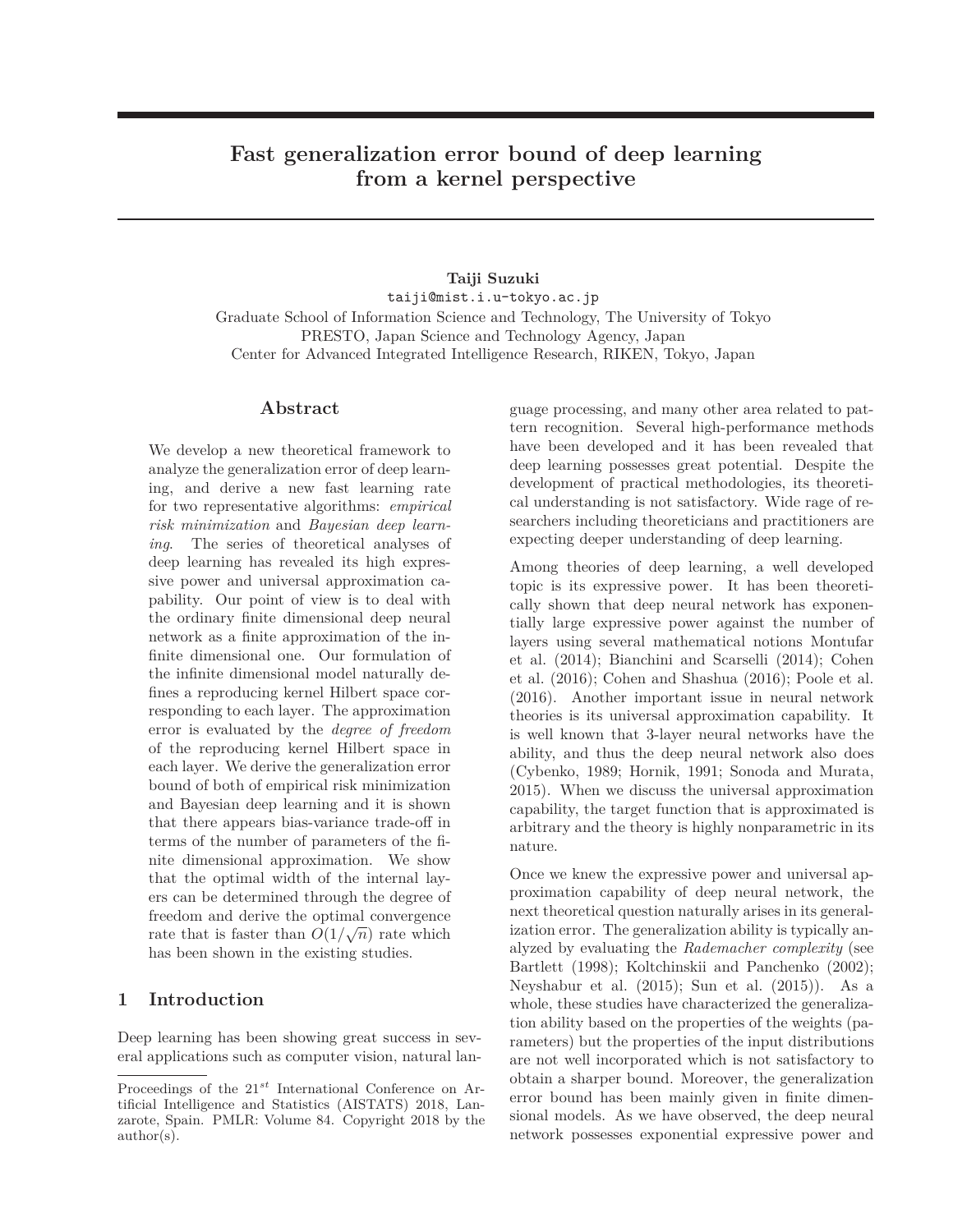

Figure 1: Distribution of eigen-values in the 9-th layer of VGG for CIFAR-10 dataset.

universal approximation capability which are highly nonparametric characterizations. This means that the theories are developed separately in the two regimes; finite dimensional parametric model and infinite dimensional nonparametric model. Therefore, theories that connect these two regimes are expected to comprehensively understand statistical performance of deep learning.

In this paper, we consider both of empirical risk minimization and Bayesian deep learning and analyze the generalization error using the terminology of kernel methods. The main purpose of the analysis is to find what kind of quantity affects the optimal structure of the deep learning. Especially, we see that the generalization error is well affected by the behavior of the eigenvalues of the (non-centered) covariance matrix for the output to each internal layer. Figure 1 shows the distribution of the eigenvalues of VGG-13 network where the eigenvalues are ordered in increasing order. We see that the distribution is distorted in a sense that a few eigenvalues are large and the smallest eigenvalue is much smaller than the largest one. This means that an effective information is included in a low-dimensional subspace. Our analysis aims to find the optimal dimension of the low dimensional subspace by borrowing the techniques developed in the analysis of *kernel methods*. Consequently, (i) we derive a faster learning rate than  $O(1/\sqrt{n})$  and (ii) we connect the finite dimensional regime and the infinite dimensional regime based on the theories of kernel methods. To analyze a sharper generalization error bound, we utilize the so-called local Rademacher complexity technique for the empirical risk minimization method (Mendelson, 2002; Bartlett et al., 2005; Koltchinskii, 2006; Giné and Koltchinskii, 2006), and, as for the Bayesian method, we employ the theoretical techniques developed to analyze nonparametric Bayes methods (Ghosal et al., 2000; van der Vaart and van Zanten, 2008, 2011). These analyses are quite advantageous to the typical Rademacher complexity analysis because we can obtain convergence rate between  $O(1/n)$  and  $O(1/\sqrt{n})$  which is faster than that of the standard Rademacher complexity analysis  $O(1/\sqrt{n})$ 

by making use of favorable properties of the loss function such as strong convexity. As for the second contribution, we first introduce an integral form of deep neural network as performed in the research of the universal approximation capability of 3-layer neural networks (Sonoda and Murata, 2015). Based on this integral form, a reproducing kernel Hilbert space (RKHS) naturally arises. Due to this formulation, we can borrow the terminology developed in the kernel method into the analysis of deep learning. In particular, we define the degree of freedom of the RKHS as a measure of complexity of the RKHS (Caponnetto and de Vito, 2007; Bach, 2017b), and based on that, we evaluate how large a finite dimensional model should be to approximate the original infinite dimensional model with a specified precision. These theoretical developments reveal that there appears *bias-variance trade-off*. An interesting observation here is that this bias-variance trade-off is completely characterized by the behaviors of the eigenvalues of the kernel functions corresponding to the RKHSs. In short, if the distribution of eigenvalues is peaky (that means, the decreasing rate of ordered eigenvalues is fast), then the optimal width (the number of units in each layer) can be small and consequently the variance can be reduced. This indicates that the notion of the degree of freedom gives a practical implication about determination of the width of the internal layers.

The obtained generalization error bound is summarized in Table  $1<sup>1</sup>$ .

# **2 Integral representation of deep neural network**

Here we give our problem settings and the model that we consider in this paper. Suppose that *n* inputoutput observations  $D_n = (x_i, y_i)_{i=1}^n \subset \mathbb{R}^{d_x} \times \mathbb{R}$  are independently identically generated from a regression model

$$
y_i = f^{\circ}(x_i) + \xi_i \quad (i = 1, ..., n)
$$

where  $(\xi_i)_{i=1}^n$  is an i.i.d. sequence of Gaussian noises  $N(0, \sigma^2)$  with mean 0 and variance  $\sigma^2$ , and  $(x_i)_{i=1}^n$ is generated independently identically from a distribution  $P_X(X)$  with a compact support in  $\mathbb{R}^{d_x}$ . The purpose of the deep learning problem we consider in this paper is to estimate  $f^{\circ}$  from the *n* observations  $D_n$ . We may consider other situations such as classifications with margin assumptions, however, just for theoretical simplicity, we consider the simplest regression problem.

To analyze the generalization ability of deep learning, we specify a function class in which the true function

 $^{1}a\vee b$  indicates max $\{a,b\}.$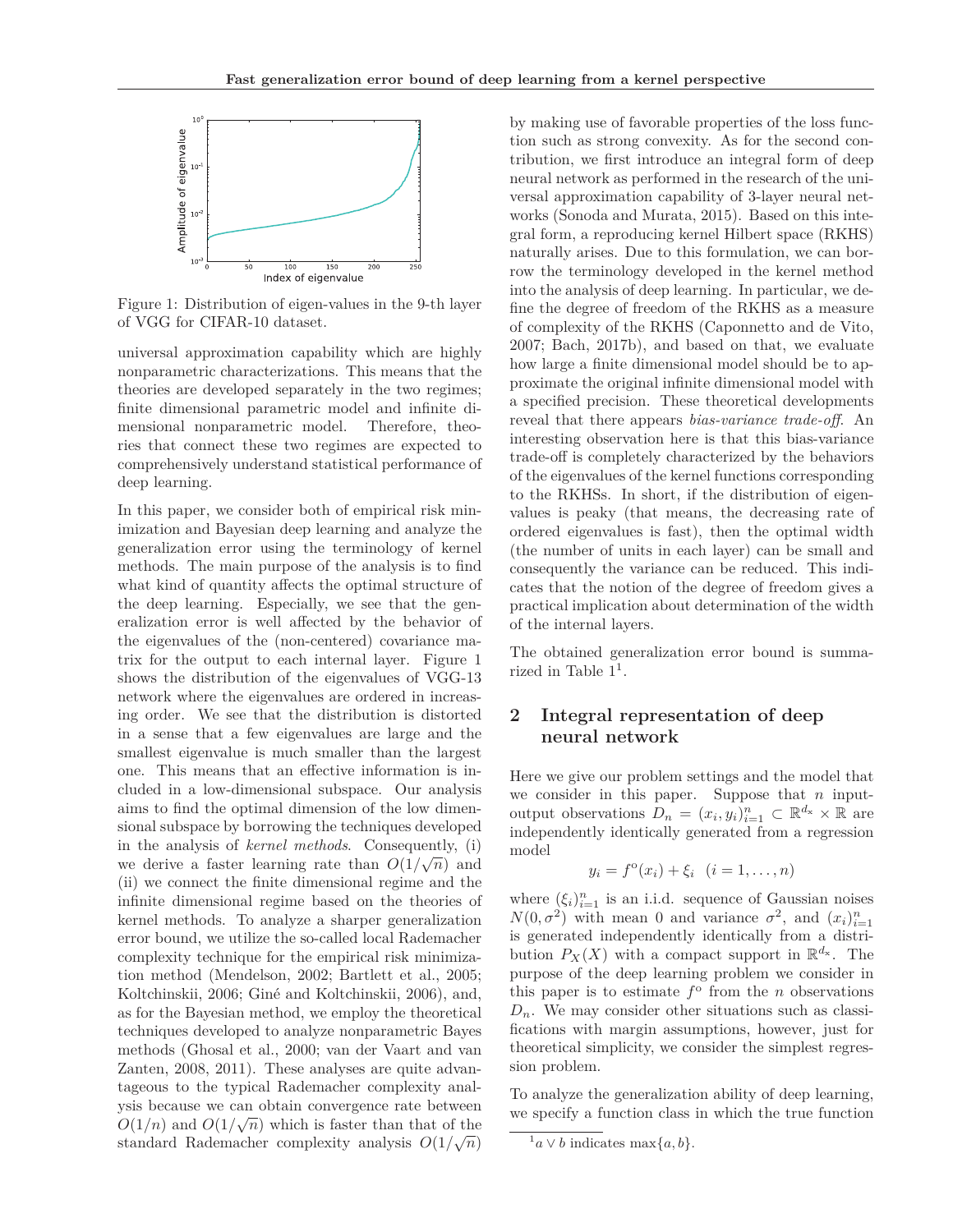Table 1: Summary of derived bounds for the generalization error  $\|\hat{f} - f^{\circ}\|_{L_2(P_X)}^2$  where *n* is the sample size, *R* is the norm of the weight in the internal layers,  $\hat{R}_{\infty}$  is an  $L_{\infty}$ -norm bound of the functions in the model,  $\sigma$  is the observation noise,  $d_x$  is the dimension of the input,  $m_\ell$  is the width of the  $\ell$ -th internal layer and  $N_\ell(\lambda_\ell)$  for  $(\lambda_{\ell} > 0)$  is the degree of freedom (Eq. (5)).

|                             | Error bound                                                                                                                            |  |  |
|-----------------------------|----------------------------------------------------------------------------------------------------------------------------------------|--|--|
| General setting             | $\boxed{L\sum_{\ell=2}^{L}R^{L-\ell+1}\lambda_{\ell}+\frac{\sigma^2+\hat{R}_{\infty}^2}{n}\sum_{\ell=1}^{L}m_{\ell}m_{\ell+1}\log(n)}$ |  |  |
|                             | under an assumption that $m_{\ell} \gtrsim N_{\ell}(\lambda_{\ell}) \log(N_{\ell}(\lambda_{\ell}))$ .                                  |  |  |
| Finite dimensional model    | $\frac{\sigma^2 + R_{\infty}^2}{n} \sum_{\ell=1}^L m_{\ell}^* m_{\ell+1}^* \log(n)$                                                    |  |  |
|                             | where $m_{\ell}^*$ is the true width of the $\ell$ -th internal layer.                                                                 |  |  |
| Polynomial decay eigenvalue | $L\sum_{\ell=2}^{L} (R\vee 1)^{L-\ell+1} n^{-\frac{1}{1+2s_{\ell}}} \log(n) + \frac{d^2}{n} \log(n)$                                   |  |  |
|                             | where $s_{\ell}$ is the decay rate of the eigenvalue of the kernel                                                                     |  |  |
|                             | function on the $\ell$ -th layer.                                                                                                      |  |  |

 $f^{\circ}$  is included, and, by doing so, we characterize the "complexity" of the true function in a correct way.

In order to give a better intuition, we first start from the simplest model, the 3-layer neural network. Let *η* be a nonlinear activation function such as ReLU (Nair and Hinton, 2010; Glorot et al., 2011);  $\eta(x) =$  $(\max\{x_i, 0\})_{i=1}^d$  for a *d*-dimensional vector  $x \in \mathbb{R}^d$ . The 3-layer neural network model is represented by

$$
f(x) = W^{(2)}\eta(W^{(1)}x + b^{(1)}) + b^{(2)}
$$

where we denote by  $m_2$  the number of nodes in the internal layer, and  $W^{(2)} \in \mathbb{R}^{1 \times m_2}$ ,  $W^{(1)} \in \mathbb{R}^{m_2 \times d_x}$ ,  $b^{(1)} \in \mathbb{R}^{m_2}$  and  $b^{(2)} \in \mathbb{R}$ . It is known that this model is *universal approximator* and it is important to consider its *integral form*

$$
f(x) = \int h(w, b)\eta(w^{\top}x + b) \mathrm{d}w \mathrm{d}b + b^{(2)}.
$$
 (1)

where  $(w, b) \in \mathbb{R}^{d_x} \times \mathbb{R}$  is a hidden parameter, *h*:  $\mathbb{R}^{d_{\mathbf{x}}} \times \mathbb{R} \to \mathbb{R}$  is a function version of the weight matrix  $W^{(2)}$ , and  $b^{(2)} \in \mathbb{R}$  is the bias term. This integral form appears in many places to analyze the capacity of the neural network. In particular, through the ridgelet analysis, it is shown that there exists the integral form corresponding to any  $f \in L_1(\mathbb{R}^{d_x})$  which has an integrable Fourier transform for an appropriately chosen activation function  $\eta$  such as ReLU (Sonoda and Murata, 2015).

Motivated by the integral form of the 3-layer neural network, we consider a more general representation for deeper neural network. To do so, we define a feature space on the  $\ell$ -th layer. The feature space is a a probability space  $(\mathcal{T}_{\ell}, \mathcal{B}_{\ell}, \mathcal{Q}_{\ell})$  where  $\mathcal{T}_{\ell}$  is a Polish space,  $\mathcal{B}_{\ell}$  is its Borel algebra, and  $\mathcal{Q}_{\ell}$  is a probability measure on  $(\mathcal{T}_{\ell}, \mathcal{B}_{\ell})$ . This is introduced to represent a general (possibly) continuous set of features as well as a discrete set of features. For example, if the  $\ell$ -th internal layer is endowed with a  $d_{\ell}$ -dimensional finite

feature space, then  $\mathcal{T}_{\ell} = \{1, \ldots, d_{\ell}\}.$  On the other hand, the integral form (1) corresponds to a continuous feature space  $\mathcal{T}_2 = \{(w, b) \in \mathbb{R}^{d_x} \times \mathbb{R}\}\$ in the second layer. Now the input  $x$  is a  $d_x$ -dimensional real vector, and thus we may set  $\mathcal{T}_1 = \{1, \ldots, d_x\}.$ Since the output is one dimensional, the output layer is just a singleton  $\mathcal{T}_{L+1} = \{1\}$ . Based on these feature spaces, our integral form of the deep neural network is constructed by stacking the map on the  $\ell$ -th layer  $f_{\ell}^{\text{o}}: L_2(Q_{\ell}) \to L_2(Q_{\ell+1})$  given as

$$
f_{\ell}^{\circ}[g](\tau) = \int_{\mathcal{T}_{\ell}} h_{\ell}^{\circ}(\tau, w) \eta(g(w)) \mathrm{d}Q_{\ell}(w) + b_{\ell}^{\circ}(\tau), \tag{2a}
$$

where  $h^{\circ}_{\ell}(\tau,w)$  corresponds to the weight of the feature *w* for the output  $\tau$  and  $h_{\ell}^{\circ} \in L_2(Q_{\ell+1} \times Q_{\ell})$  and  $h_{\ell}^{\circ}(\tau, \cdot) \in L_2(Q_{\ell})$  for all  $\tau \in \mathcal{T}_{\ell+1}^{\circ}$ . Specifically, the first and the last layers are represented as

$$
f_1^o[x](\tau) = \sum_{j=1}^{d_x} h_1^o(\tau, j) x_j Q_1(j) + b_1^o(\tau), \tag{2b}
$$

$$
f_L^{\text{o}}[g](1) = \int_{\mathcal{T}_L} h_L^{\text{o}}(w) \eta(g(w)) \, dQ_L(w) + b_L^{\text{o}}, \qquad (2c)
$$

where we wrote  $h_L^{\circ}(w)$  to indicate  $h_L^{\circ}(1, w)$  for simplicity because  $\mathcal{T}_{L+1} = \{1\}$ . Then the true function  $f^{\circ}$  is given as

$$
f^{\circ}(x) = f_L^{\circ} \circ f_{L-1}^{\circ} \circ \cdots \circ f_1^{\circ}(x), \tag{3}
$$

where  $f_{\ell}^{\circ} \circ F(x)$  indicates  $f_{\ell}^{\circ}[F(x)](\cdot) \in L_2(Q_{\ell+1})$  for  $F(x)(.) \in L_2(Q_\ell)$ . Since, the shallow 3-layer neural network is a universal approximator, and so is our generalized deep neural network model (3). It is known that deep neural network gives more efficient representation of a function than shallow ones. Actually, Eldan and Shamir (2016) gave an example of a function that

<sup>&</sup>lt;sup>2</sup>Note that, for  $g \in L_2(Q_\ell), f_\ell[g]$  is also square inte-<br>ble with respect to  $L_2(Q_{\ell+1})$  if *n* is Linschitz continuous grable with respect to  $L_2(Q_{\ell+1})$  if  $\eta$  is Lipschitz continuous<br>because  $h \in L_2(Q_{\ell+1} \times Q_{\ell})$ because  $h \in L_2(Q_{\ell+1} \times Q_{\ell}).$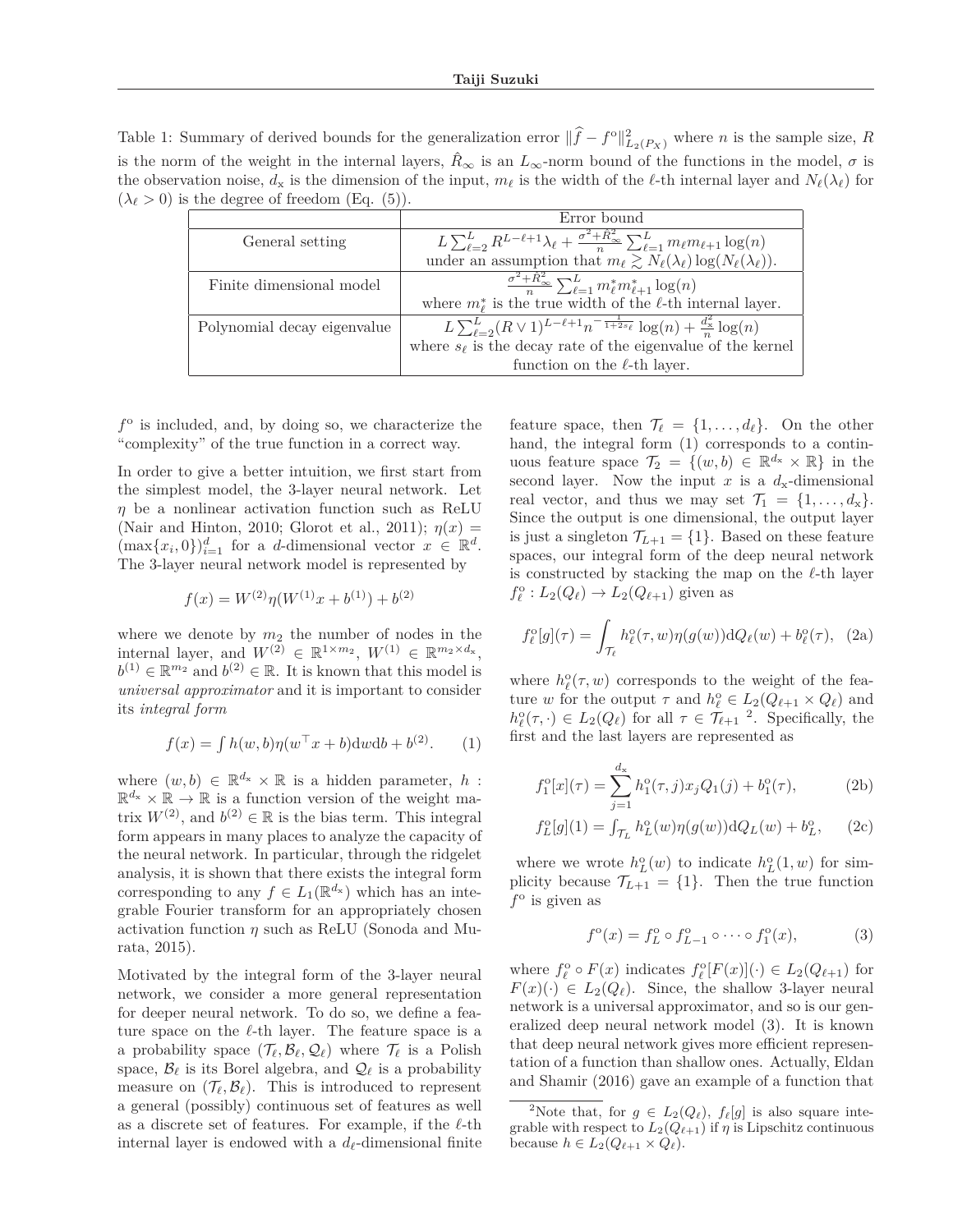the 3-layer neural network cannot approximate under a precision unless its with is exponential in the input dimension but the 4-layer neural network can approximate with polynomial order widths (see Safran and Shamir (2016) for other examples). Therefore, it is quite important to consider the integral representation of a deep neural network rather than a 3-layer network.

The integral representation is natural also from the practical point of view. Indeed, it is well known that the deep neural network learns a simple pattern in the early layers and it gradually extracts more complicated features as the layer is going up. The trained feature is usually continuous one. For example, in computer vision tasks, the second layer typically extracts gradients toward several degree angles (Krizhevsky et al., 2012). The angle is a continuous variable and thus the feature space should be continuous to cover all angles. On the other hand, the real network discretize the feature space because of limitation of computational resources. Our theory introduced in the next section offers a measure to evaluate this discretization error.

## **3 Kernels and corresponding RKHSs**

When we estimate that, we need to discretize the integrals by finite sums due to limitation of computational resources as we do in practice. In other word, we consider the usual finite sum deep learning model as an approximation of the integral form. However, the discrete approximation induces approximation error. Here we give an upper bound of the approximation error. Naturally, there arises the notion of bias and variance trade-off, that is, as the complexity of the finite model increases the "bias" (approximation error) decreases but the "variance" for finding the best parameter in the model increases. Combining these two notions, it is possible to quantify the bias-variance trade-off and find the best strategy to minimize the entire generalization error.

The approximation error analysis of the deep neural network can be well executed by utilizing notions of the kernel method. Here we construct RKHS for each layer in a way analogous to Bach (2017b,a) who studied shallow learning and the kernel quadrature rule. Let the output of the  $\ell$ -th layer be  $\overline{F_{\ell}^{\circ}}(x,\tau) :=$  $(f_{\ell}^{o} \circ \cdots \circ f_{1}^{o}(x))(\tau)$ . We define a *reproducing kernel Hilbert space* (RKHS) corresponding to the  $\ell$ -th layer  $(\ell \geq 2)$  by introducing its associated kernel function  $\hat{\mathsf{k}}_{\ell}: \mathbb{R}^{d_{\mathbf{x}}} \times \mathbb{R}^{d_{\mathbf{x}}} \to \mathbb{R}$ . We define the positive definite kernel k*-* as

$$
\mathsf{k}_{\ell}(x,x'):=\textstyle\int_{\mathcal{T}_{\ell}}\eta(F^\mathrm{o}_{\ell-1}(x,\tau))\eta(F^\mathrm{o}_{\ell-1}(x',\tau))\mathrm{d} Q_{\ell}(\tau).
$$

It is easy to check that  $k_{\ell}$  is symmetric and positive definite. It is known that there exists a unique RKHS  $\mathcal{H}_{\ell}$  corresponding the kernel k<sub> $\ell$ </sub> (Aronszajn, 1950). Under this setting, all arguments at the  $\ell$ -th layer can be carried out through the theories of kernel methods. Importantly, for  $g \in \mathcal{H}_{\ell}$ , there exists  $h \in L_2(Q_{\ell})$  such that

$$
g(x) = \int_{T_{\ell}} h(\tau) \eta(F_{\ell-1}^{\rm o}(x,\tau)) \mathrm{d}Q_{\ell}(\tau).
$$

Moreover, the norms of *g* and *h* are connected as

$$
g\|_{\mathcal{H}_{\ell}} = \|h\|_{L_2(Q_{\ell})},\tag{4}
$$

(Bach, 2017b,a). Therefore, the function  $x \mapsto \int$ ing the magnitude of a feature  $\tau \in \mathcal{T}_{\ell+1}$  for the  $\frac{1}{\ell} h^{\circ}_{\ell}(\tau, w) \eta(F^{\circ}_{\ell-1}(x, w)) dQ_{\ell}(w)$ , representinput *x* is included in the RKHS and its RKHS norm is equivalent to that of the internal layer weight  $||h^{\circ}(\tau,\cdot)||_{L_2(Q_{\ell})}$  because of Eq. (4).

To derive the approximation error, we need to evaluate the "complexity" of the RKHS. Basically, the complexity of the  $\ell$ -th layer RKHS  $\mathcal{H}_{\ell}$  is controlled by the behavior of the eigenvalues of the kernel. To formally state this notion, we consider the Hilbert-Schmidt decomposition of the kernel given by

$$
k_{\ell}(x, x') = \sum_{j=1}^{\infty} \mu_j^{(\ell)} \phi_j^{(\ell)}(x) \phi_j^{(\ell)}(x'),
$$

in  $L_2(P_X \times P_X)$  where  $(\mu_j^{(\ell)})_{j=1}^{\infty}$  is the sequence of the eigenvalues ordered in decreasing order, and  $(\phi_i^{(\ell)})_{i=1}^{\infty}$ forms an orthonormal system in  $L_2(P_X)$ .

Based on the Hilbert-Schmidt decomposition we define the *degree of freedom*  $N_{\ell}(\lambda)$  of the RKHS as

$$
N_{\ell}(\lambda) = \sum_{j=1}^{\infty} \mu_j^{(\ell)} / (\mu_j^{(\ell)} + \lambda)
$$
 (5)

for arbitrary  $\lambda > 0$ . Roughly speaking, this is an effective dimension of the subspace that approximates the infinite dimensional RKHS with precision *λ*. Note that  $N_{\ell}(\lambda)$  is a monotonically decreasing function with respect to  $\lambda$ .

Note that, by using the canonical expansion  $\eta(F_{\ell-1}^0(x,\tau)) = \sum_{j=1}^{\infty} \sqrt{\mu_j^{(\ell)}} \phi_j^{(\ell)}(x) \psi_j^{(\ell)}(\tau)$ in  $L_2(P_X \times Q_\ell)$ , the eigenvalues  $(\mu_j^{(\ell)})_{j=1}^\infty$ are also those of the *covariance operator*  $\Sigma_{\ell}: L_2(Q_{\ell}) \to L_2(Q_{\ell})$  that is defined by  $(\Sigma_{\ell} h)(\tau) =$  $\int_{\mathcal{L}} \{ \int_{\mathcal{L}} \eta(F_{\ell-1}^{\circ}(x,\tau)) \eta(F_{\ell-1}^{\circ}(x,\tau')) dP_X(x) \} h(\tau') dQ_{\ell}(\tau')$ for  $h \in L_2(Q_\ell)$  because  $\Sigma_\ell$  can be represented by  $\Sigma_{\ell} = \sum_{j=1}^{\infty} \mu_j^{(\ell)} \psi_j^{(\ell)} \langle \psi_j^{(\ell)}, \cdot \rangle_{L_2(Q_{\ell})}.$ 

# **4 Generalization error analysis: biasvariance trade-off**

In this section, we give the generalization error analysis using the notion of kernel methods. To do so, first we give some assumptions.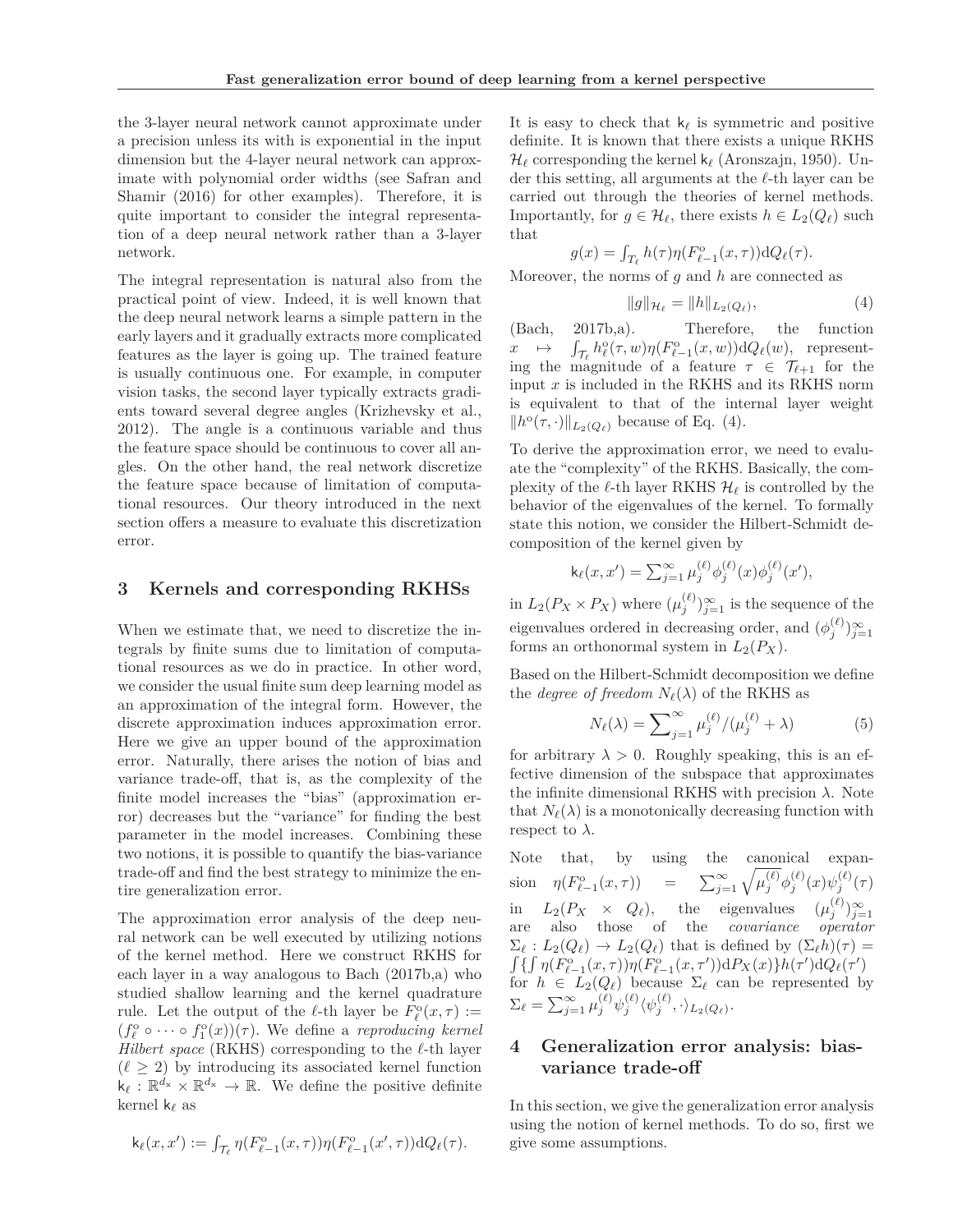We assume that the true function  $f^{\circ}$  satisfies a norm condition as follows.

# **Assumption 1** For each  $\ell$ ,  $h_{\ell}^{\text{o}}$  and  $b_{\ell}^{\text{o}}$  satisfy that

$$
||h^{\circ}_{\ell}(\tau,\cdot)||_{L_2(Q_{\ell})}\leq R, \, |b^{\circ}_{\ell}(\tau)|\leq R_b \, (\forall \tau \in T_{\ell}).
$$

By Eq. (4), the first assumption  $||h^o_{\ell}(\tau,\cdot)||_{L_2(Q_{\ell})} \leq$ *R* is interpreted as  $F_{\ell}^{\circ}(\tau, \cdot) \in \mathcal{H}_{\ell}$  and  $\Vert F_{\ell}^{\circ}(\tau, \cdot) \Vert_{\mathcal{H}_{\ell}} \leq$ *R*. This means that the feature map  $F_{\ell}^{\circ}(\tau, \cdot)$  in each internal layer is well regulated by the RKHS norm. Moreover, we also assume that the activation function is scale invariant.

**Assumption 2** *We assume the following conditions on the activation function η.*

- *η is scale invariant:*  $\eta(ax) = a\eta(x)$  *for all*  $a > 0$ *and*  $x \in \mathbb{R}^d$  *(for arbitrary d).*
- *η is 1-Lipschitz continuous:*  $|\eta(x) \eta(x')| \leq ||x \eta(x')||$  $\mathcal{L} \parallel$  *for all*  $x, x' \in \mathbb{R}^d$ .

The first assumption on the scale invariance is essential to derive tight error bounds. The second one ensures that deviation in each layer does not affect the output so much. The most important example of an activation function that satisfies these conditions is ReLU activation. Another one is the identity map  $\eta(x) = x$ .

Finally we assume that the input distribution has a compact support.

**Assumption 3** *The support of P<sup>X</sup> is compact and it is bounded as*  $||x||_{\infty} := \max_{1 \leq i \leq d_x} |x_i| \leq D_x \quad (\forall x \in$  $supp(P_X)$ ).

From now on, we fix  $\delta > 0$ , and define  $\hat{c}_{\delta} := \frac{4}{1-\delta}$ . Then, we introduce the following constants corresponding to the norm bounds (Assumption 1):  $\bar{R} := \sqrt{\tilde{c}_{\delta}} R$ ,  $\bar{R}_b := R_b/(1 - \delta)$ . Define a finite dimensional model with norm constrains as

$$
\mathcal{F} := \{ f(x) = (W^{(L)}\eta(\cdot) + b^{(L)}) \circ \cdots \circ (W^{(1)}x + b^{(1)})
$$
  
 
$$
| \|W^{(\ell)}\|_{\mathcal{F}} \leq \bar{R}, \|b^{(\ell)}\| \leq \bar{R}_b \ (\ell = 1, ..., L) \}.
$$

This is used to approximate the infinite dimensional model characterized by the integral form. We can show that all functions in  ${\mathcal F}$  has an infinite norm bound as  $||f||_{\infty}$  ≤  $\hat{R}_{\infty}$  where  $\hat{R}_{\infty}$  is defined as

$$
\hat{R}_{\infty} := \bar{R}^L D_x + \sum_{\ell=1}^L \bar{R}^{L-\ell} \bar{R}_b.
$$

The proof is given in Appendix A.2 in the supplementary material. Because of this, we can derive the generalization error bound with respect to the population *L*2-norm instead of the empirical *L*2-norm.

In the following, we derive the generalization error bounds for the two estimators: the empirical risk minimizer and the Bayes estimator. Then, we also give some examples in which the generalization error is analyzed in details. Before we state the generalization error bounds, we prepare some notations. Let  $\hat{G} = L\bar{R}^{L-1}D_x + \sum_{\ell=1}^L \bar{R}^{L-\ell}$ , and define  $\hat{\delta}_{1,n}$ ,  $\hat{\delta}_{2,n}$  as<sup>3</sup>

$$
\hat{\delta}_{1,n} = \sum_{\ell=2}^{L} 2\sqrt{\hat{c}_{\delta}^{L-\ell}} R^{L-\ell+1} \sqrt{\lambda_{\ell}},
$$
  

$$
\hat{\delta}_{2,n}^{2} = \frac{2}{n} \sum_{\ell=1}^{L} m_{\ell} m_{\ell+1} \log_{+} \left( 1 + \frac{4\sqrt{2} \hat{G} \max\{\bar{R}, \bar{R}_{b}\} \sqrt{n}}{\sigma \sqrt{\sum_{\ell=1}^{L} m_{\ell} m_{\ell+1}}} \right).
$$

Roughly speaking,  $\delta_{1,n}$  corresponds to a finite dimensional approximation error (bias term) and  $\hat{\delta}_{2,n}$  corresponds to the amount of deviation of the estimators in the finite dimensional model (variance term).

#### **4.1 Empirical risk minimization**

In this section, we define the empirical risk minimizer and investigate its generalization error. Let the empirical risk minimizer be  $f$ :

$$
\widehat{f} := \underset{f \in \mathcal{F}}{\operatorname{argmin}} \sum_{i=1}^{n} (y_i - f(x_i))^2.
$$

Note that there exists at least one minimizer because the parameter set corresponding to  ${\mathcal F}$  is a compact set and  $\eta$  is a continuous function.  $f$  needs not necessarily be the exact minimizer but it could be an approximated minimizer. We, however, assume  $f$  is the exact minimizer for theoretical simplicity. In practice, the empirical risk minimizer is obtained by using the back-propagation technique. The regularization for the norm of the weight matrices and the bias terms are implemented by using the *L*2-regularization and the drop-out techniques.

Our main result about generalization error analysis for the empirical risk minimizer is given in the following theorem.

**Theorem 1** *For any*  $\delta > 0$  *and*  $\lambda_{\ell} > 0$ *, suppose that* 

$$
m_{\ell} \ge 5N_{\ell}(\lambda_{\ell}) \log (32N_{\ell}(\lambda_{\ell})/\delta) \quad (\ell = 2,\ldots,L). \tag{6}
$$

*Then, there exists universal constants C*<sup>1</sup> *such that, for any*  $r > 0$  *and*  $\tilde{r} > 1$ ,

$$
\|\hat{f} - f^{\circ}\|_{L_2(P_X)}^2 \le C_3 \left\{ \tilde{r} \hat{\delta}_{1,n}^2 + (\sigma^2 + \hat{R}_{\infty}^2) \hat{\delta}_{2,n}^2 + \frac{(\hat{R}_{\infty}^2 + \sigma^2)}{n} \left[ \log_+ \left( \frac{\sqrt{n}}{\min\{\sigma/\hat{R}_{\infty}, 1\}} \right) + r \right] \right\}
$$

 $with \ probability 1 - \exp \left(-\frac{n\hat{\delta}_{1,n}^{2}(\tilde{r}-1)^{2}}{11\hat{R}_{\infty}^{2}}\right)$  −2 exp(−*r*) *for every*  $r > 0$  *and*  $\tilde{r}' > 1$ *.* 

<sup>3</sup>We define  $log_+(x) = max\{1, log(x)\}.$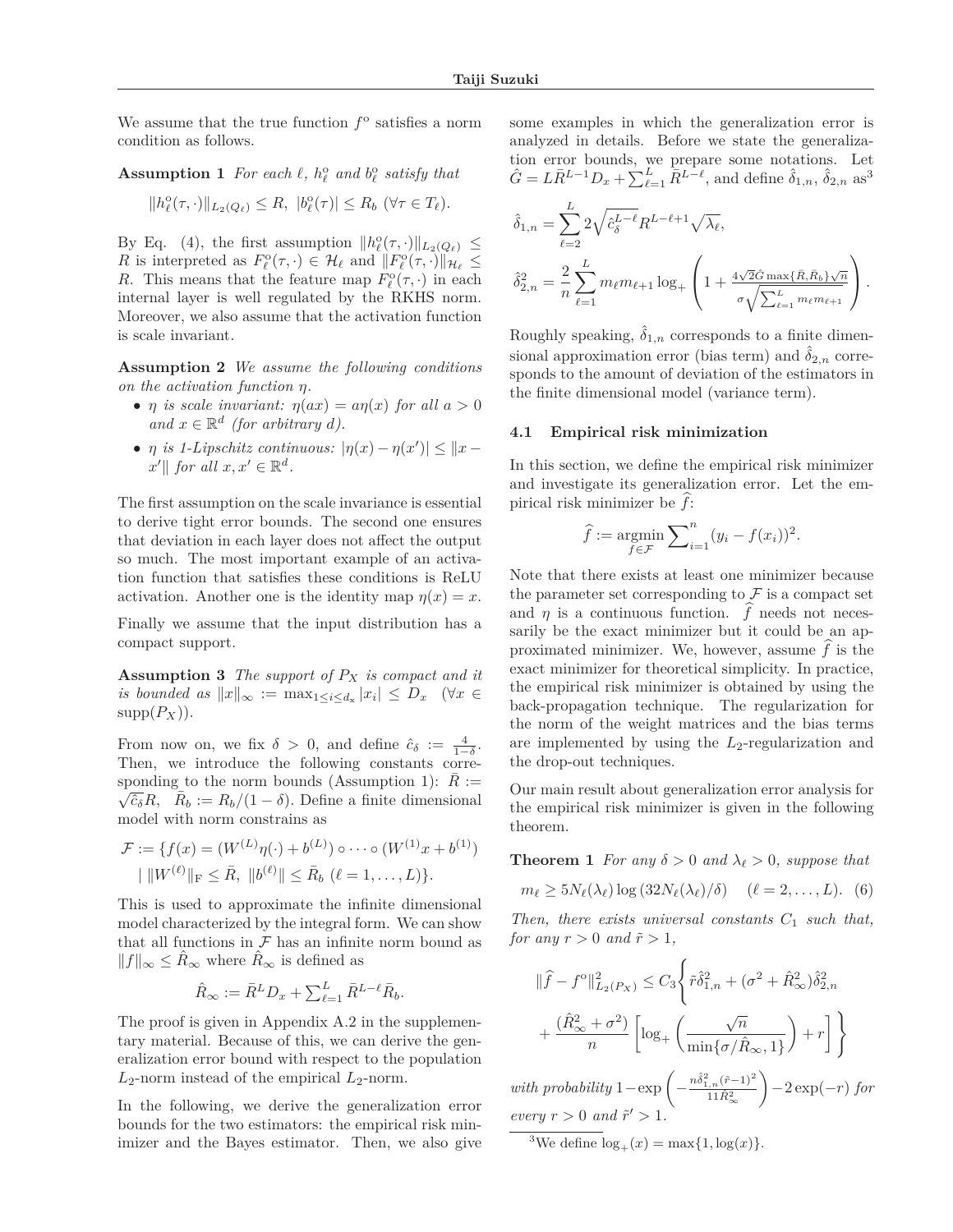The proof is given in Appendix C in the supplementary material. It is easily checked that the third term of the right side  $\left(\frac{(\hat{R}_{\infty}^2+\sigma^2)}{n}\right] \log_+\left(\frac{\sqrt{n}}{\min\{\sigma/\hat{R}\}}\right)$  $\frac{\sqrt{n}}{\min\{\sigma/\hat{R}_{\infty},1\}}$  + *r*]) is smaller than the first two terms, therefore the generalization error bound can be simply evaluated as

$$
\|\hat{f} - f^{\circ}\|_{L_2}^2 = O_p(\hat{\delta}_{1,n}^2 + \hat{\delta}_{2,n}^2).
$$

The first term  $\hat{\delta}_{1,n}$  represents the bias that is induced by approximating  $f^{\circ}$  by the finite dimensional model  $\mathcal F$ . The inequality (6) represents a condition on the width  $m_{\ell}$  under which the finite dimensional model  $\mathcal F$ can approximate the true function  $f^{\circ}$  with accuracy  $\delta_{1,n}$ . We can see that, as  $\lambda_{\ell}$  decreases, the required width of the internal layer  $m_{\ell}$  increases by the condition (6). Since  $N_{\ell}(\lambda)$  is a decreasing function with respect to  $\lambda$ , a larger model is required to approximate the true function with smaller approximation error (small  $\delta_{1,n}$ ). On the other hand,  $\delta_{2,n}$  indicates the estimation error (or variance) to find the best element in the finite dimensional model  $\mathcal F$ . Since small  $\lambda_{\ell}$  leads to large  $m_{\ell}$ , the deviation  $\hat{\delta}_{2,n}$  in the finite dimensional model should increase. Therefore, we observe bias-variance trade-off between  $\hat{\delta}_{1,n}$  and  $\hat{\delta}_{2,n}$ . A key notion that characterizes the bias-variance tradeoff is the degree of freedom  $N_{\ell}(\lambda_{\ell})$  which expresses the "complexity" of the RKHS  $\mathcal{H}_{\ell}$  in each layer. The degree of freedom of a complicated RKHS grows up faster than a simpler one as  $\lambda$  goes to 0. In other words, if the eigenvalues of the kernels decreases rapidly, then the degree of freedom gets smaller, and we achieve a better generalization by using a simpler model.

This is also informative in practice because, to determine the width of each layer, the degree of freedom gives a good guidance. That is, if the degree of freedom is small compared with the sample size, then we may increase the width. An estimate of the degree of freedom can be computed from the trained network by computing the Gram matrix corresponding to the kernel induced from the trained network (where the kernel is defined by the finite sum instead of the integral form) and using the eigenvalue of the Gram matrix (see Figure 3).

To obtain the best generalization error bound,  $(\lambda_{\ell})_{\ell=1}^{L}$ should be tuned to balance the bias-variance terms (and accordingly  $(m_{\ell})_{\ell=2}^L$  should also be fine-tuned). The examples of the best achievable generalization error will be shown in Section 4.3.

#### **4.2 Bayes estimator**

In this section, we formulate a Bayes estimator and derive its generalization error. To define the Bayes estimator, we just need to specify the prior distribution. Let  $\mathcal{B}_d(C)$  be the ball in the Euclidean space  $\mathbb{R}^d$ 

with radius  $C > 0$  ( $\mathcal{B}_d(C) = \{x \in \mathbb{R}^d \mid ||x|| \le C\}$ ), and  $U(\mathcal{B}_d(C))$  be the uniform distribution on the ball  $\mathcal{B}_d(C)$ . Here, we employ uniform distributions on the model F:

$$
W^{(\ell)} \sim \mathrm{U}(\mathcal{B}_{m_{\ell+1} \times m_{\ell}}(\bar{R})), \ \ b^{(\ell)} \sim \mathrm{U}(\mathcal{B}_{m_{\ell+1}}(\bar{R}_b)).
$$

In practice, the Gaussian distribution is also employed instead of the uniform distribution, but, for theoretical simplicity, we decided to analyze the uniform prior distribution.

The prior distribution on the parameters  $(W^{(\ell)}, \dot{b}^{(\ell)})_{\ell=1}^L$  induces a distribution of the function  $f$  in the space of continuous functions endowed with the Borel algebra corresponding to the  $L_{\infty}(\mathbb{R}^{d_{\mathbf{x}}})$ norm. We denote by Π the induced distribution. Using the prior, the posterior distribution is defined via the Bayes principle:

$$
\Pi(df|D_n) = \frac{\exp\{-\sum_{i=1}^n \frac{(y_i - f(x_i))^2}{2\sigma^2}\} \Pi(df)}{\int \exp\{-\sum_{i=1}^n \frac{(y_i - f'(x_i))^2}{2\sigma^2}\} \Pi(df')}.
$$

Although we do not pursue the computational issue of the Bayesian deep learning here, see, for example, Hernandez-Lobato and Adams (2015); Blundell et al. (2015) for practical algorithms. The following theorem gives how fast the Bayes posterior contracts around the true function.

**Theorem 2** *Fix arbitrary*  $\delta > 0$  *and*  $\lambda_{\ell} > 0$  ( $\ell =$  $1, \ldots, L$ , and suppose that the condition (6) on  $m_{\ell}$ *is satisfied.* Then, for all  $r \geq 1$ , the posterior tail *probability can be bounded as*

$$
E_{D_n} \left[ \Pi(f : ||f - f^{\circ}||_{L_2(P_X)} \right]
$$
  
\n
$$
\geq (\hat{\delta}_{1,n} + \sigma \hat{\delta}_{2,n}) r \sqrt{\max\{12, 33 \frac{\hat{R}_{\infty}^2}{\sigma^2}\}} |D_n) \right]
$$
  
\n
$$
\leq \exp \left[ -n \hat{\delta}_{1,n}^2 \frac{\min\{(r^2 - 1)^2, r^2 - 1\}}{11 \hat{R}_{\infty}^2} \right]
$$
  
\n
$$
+ 12 \exp \left( -n(\hat{\delta}_{1,n} + \sigma \hat{\delta}_{2,n})^2 \frac{r^2}{8\sigma^2} \right).
$$

The proof is given in Appendix B in the supplementary material. Roughly speaking this theorem indicates that the posterior distribution concentrates in the distance  $\hat{\delta}_{1,n}+\sigma\hat{\delta}_{2,n}$  from the true function  $f^{\circ}$ . The tail probability is sub-Gaussian and thus the posterior mass outside the distance  $\hat{\delta}_{1,n} + \sigma \hat{\delta}_{2,n}$  from the true function rapidly decrease. Here we again observe that there appears bias-variance trade-off between  $\hat{\delta}_{1,n}$  and  $\delta_{2,n}$ . This can be understood essentially in the same way as the empirical risk minimization.

#### **4.3 Examples**

Here, we give some examples of the generalization error bound. We have seen that both of the empirical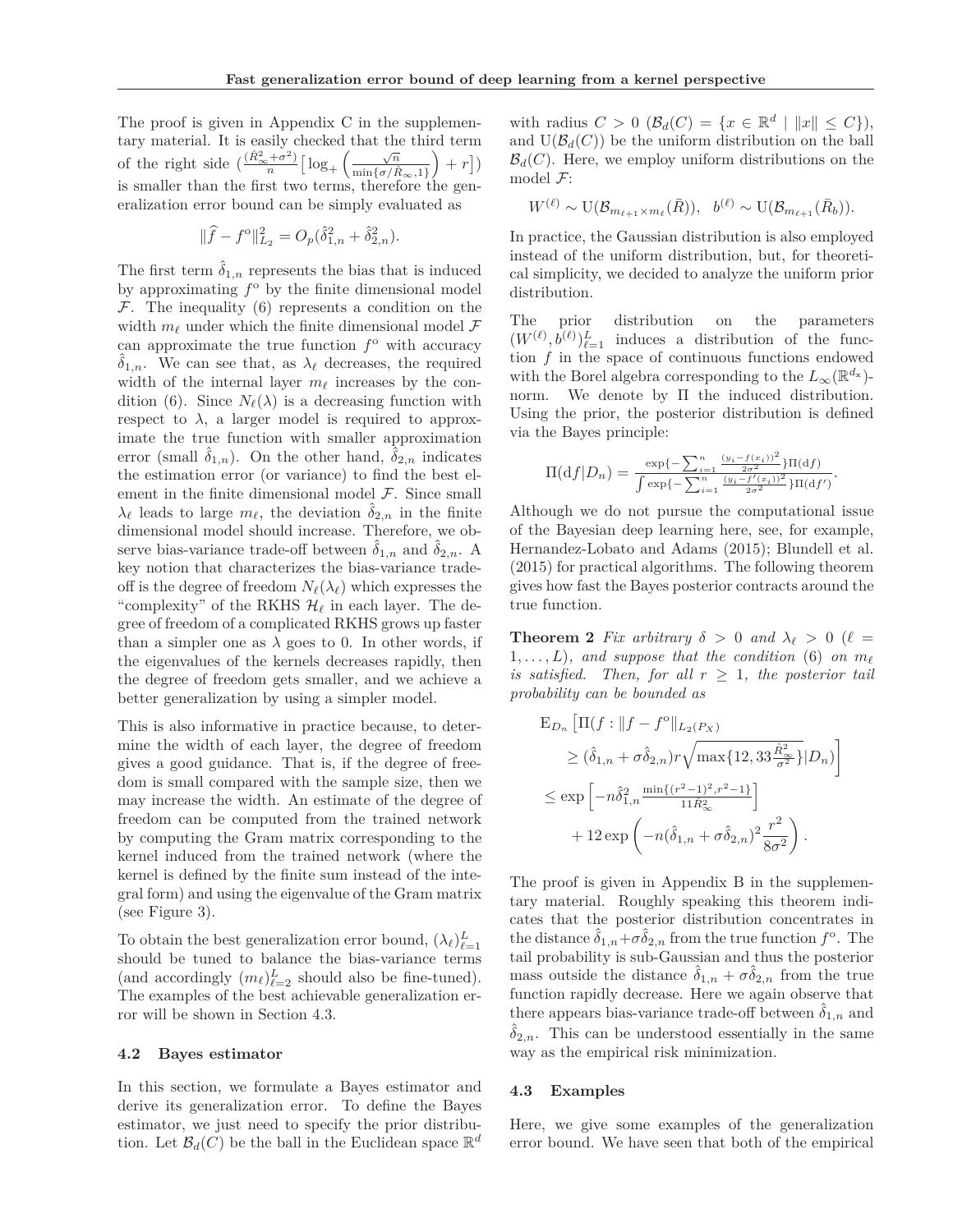risk minimizer and the Bayes estimators have a simplified generalization error bound as  $\|\hat{f} - f^{\circ}\|_{L_2(P_X)}^2 =$  $O_p\left(L\sum_{\ell=2}^L \bar{R}^{L-\ell+1}\lambda_\ell + \sum_{\ell=1}^L \frac{m_\ell m_{\ell+1}}{n}\log(n)\right), \quad \text{by}$ supposing  $\sigma$ ,  $\hat{R}_{\infty}$  and  $\sqrt{\hat{c}_{\delta}^{L}}R^{L}$  are in constant order. We evaluate the bound under the best choice of  $m_{\ell}$ balancing the bias-variance trade-off.

**Finite dimensional internal layer** If all RKHSs are finite dimensional, say  $m_{\ell}^*$ -dimensional. Then  $N_{\ell}(\lambda) \leq m_{\ell}^{*}$  for all  $\lambda \geq 0$ . Therefore, by setting  $\lambda_{\ell} = 0$  ( $\forall \ell$ ), the generalization error bound is obtained as

$$
\|\widehat{f} - f^{\circ}\|_{L_2(P_X)}^2 \lesssim \frac{\sigma^2 + \widehat{R}_{\infty}^2}{n} \sum_{\ell=1}^L m_{\ell}^* m_{\ell+1}^* \log(n), \tag{7}
$$

where we omitted the factors depending only on  $log(RR_b\hat{G})$ . Note that this convergence rate is solely dependent on the number of parameters. This is much faster than the existing bounds that utilize the Rademacher complexity because their bounds are  $O(1/\sqrt{n})$ . This result matches more precise arguments for a finite dimensional 3-layer neural network based on asymptotic expansions (Fukumizu, 1999; Watanabe, 2001).

**Polynomial decreasing rate of eigenvalues** We assume that the eigenvalue  $\mu_i^{(\ell)}$  decays in polynomial order as

$$
\mu_j^{(\ell)} \le a_\ell j^{-\frac{1}{s_\ell}},\tag{8}
$$

for a positive real  $0 < s_{\ell} < 1$  and  $a_{\ell} > 0$ . This is a standard assumption in the analysis of kernel methods (Caponnetto and de Vito, 2007; Steinwart and Christmann, 2008), and it is known that this assumption is equivalent to the usual covering number assumption (Steinwart et al., 2009). For small  $s_{\ell}$ , the decay rate is fast and it is easy to approximate the kernel by another one corresponding to a finite dimensional subspace. Therefore small  $s_{\ell}$  corresponds to a simple model and large  $s_{\ell}$  corresponds to a complicated model. In this setting, the degree of freedom is evaluated as

$$
N_{\ell}(\lambda_{\ell}) \lesssim (\lambda_{\ell}/a_{\ell})^{-s_{\ell}}.
$$
 (9)

Hence, we can show that  $\lambda_{\ell} = a$  $\frac{2s_{\ell}}{1+2s_{\ell}} n^{-\frac{1}{1+2s_{\ell}}}$  gives the optimal rate, and we obtain the generalization error bound as

$$
\|\hat{f} - f^{\circ}\|_{L_2(P_X)}^2 \lesssim \frac{d_x^2}{n} \log(n) + L_{\ell^{\frac{2s_{\ell}}{\ell}}(R)} \sqrt{\frac{2s_{\ell}}{n}} \log(n) + L_{\ell^{\frac{2s_{\ell}}{\ell}}(R)} \sqrt{\frac{2s_{\ell}}{n}} \log(n), \quad (10)
$$

where we omitted the factors depending on  $s_{\ell}$ ,  $\log(\bar{R}\bar{R}_{b}\hat{G})$ ,  $\sigma^{2}$  and  $\hat{R}_{\infty}$ . This indicates that

the complexity  $s_{\ell}$  of the RKHS affects the convergence rate directly. As expected, if the RKHSs are simple (that is,  $(s_\ell)_{\ell=2}^L$  are small), we obtain faster convergence.

**One internal layer: kernel method** Finally, we consider a simple but important situation in which there is only one internal layer  $(L = 2)$ . In this setting, we only need to adjust *m*<sup>2</sup> because the dimensions of input and output are fixed as  $m_1 = d_x$  and  $m_3 = 1$ . We assume that the same condition (8) for  $\ell = 2$ . Then, it can be seen that the optimal width gives the following generalization error bound:

$$
\|\widehat{f} - f^{\circ}\|_{L_2(P_X)}^2 \lesssim ((\bar{R} \vee 1)^2 a_2^{\frac{s_2}{1+s_2}}) (d_x + 1)^{\frac{1}{1+s_2}} n^{-\frac{1}{1+s_2}} \log(n).
$$

This convergence rate is equivalent to the minimax optimal convergence rate of the kernel ridge regression (Caponnetto and de Vito, 2007; Steinwart et al., 2009) (up to constant and  $log(n)$  factors). It is known that the kernel method corresponds to the 3-layer neural network with an infinite dimensional internal layer. In that sense, our analysis includes that of kernel methods, and we can say that the deep neural network is a method that constructs an optimal kernel in a layerwise manner.

### **5 Numerical experiments**

Here, we give some numerical experiments to see connections between our theories and practical situations.

**MNIST** First, we investigate the relations between the width of each layer and the classification performance on MNIST dataset<sup>4</sup>. We constructed 5-layer convolutional neural network (CNN) which consists of 3 convolution layers and 2 fully connected layers. We changed the number of channels in the second and third convolution layers from 16 to 256 for the second layer and from 16 to 1024 for the third layer. The result is depicted in Figure 2. We see that for smallest widths (16*,* 16), the classification accuracy is the worst. This means that the network is so simple that there appears large bias. On the other hand, for the large network (254*,* 1024), the test accuracy is inferior to the best one. This is due to large variance.

**CIFAR-10** We next conduct experiments on CIFAR-10 dataset (Krizhevsky, 2009) that contains 50,000 training color images of size  $32 \times 32$  with 10-classes. We applied a VGG-type network (Si-We applied a VGG-type network (Simonyan and Zisserman, 2014) with 8 convolution layers, 3 max-pooling layers and 2 fully-connected layers. We constructed kernel functions for this

<sup>4</sup>http://yann.lecun.com/exdb/mnist/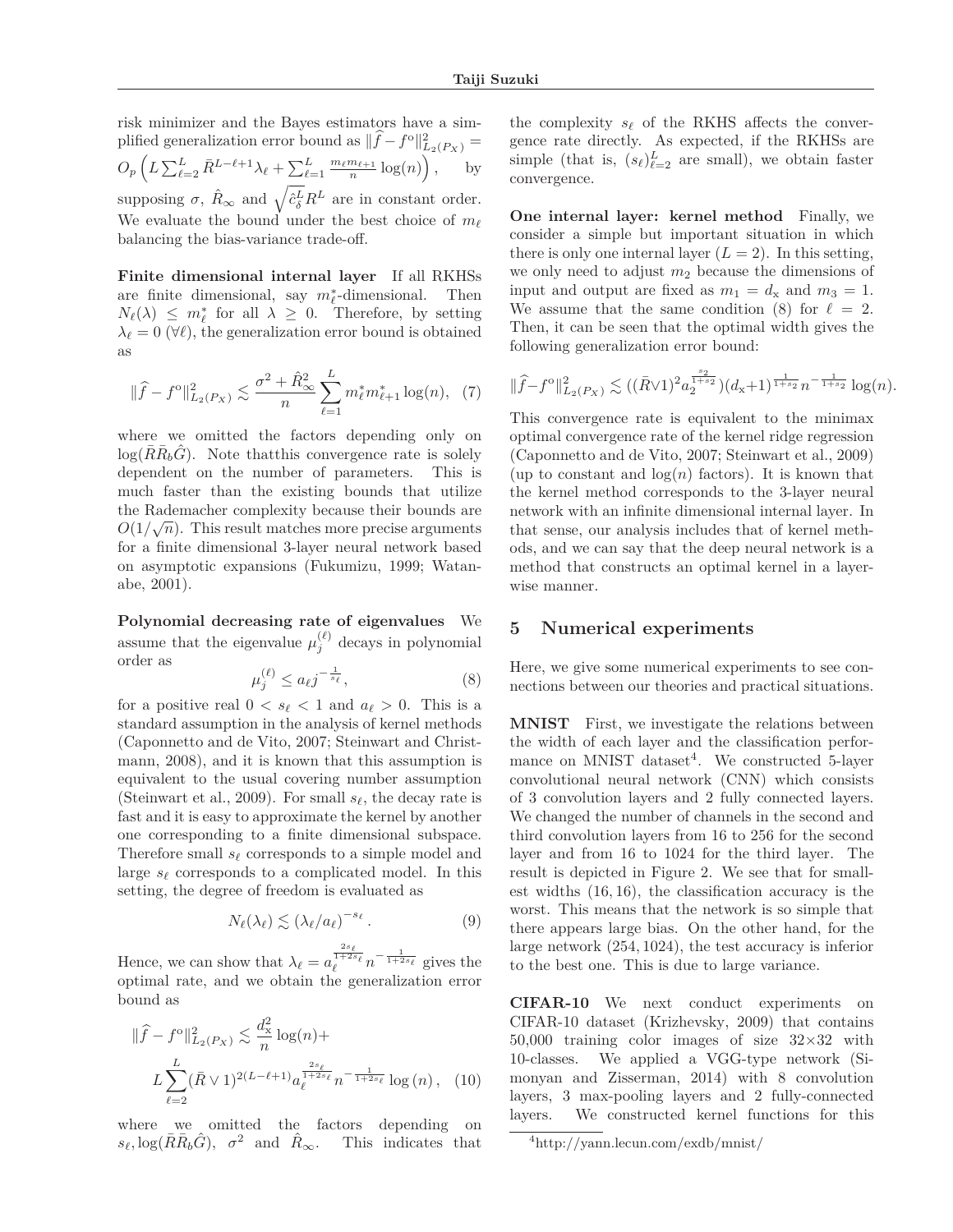| $\frac{6}{2}$ | 0.9884 | 0.9913 | 0.9919 | 0.9912 |
|---------------|--------|--------|--------|--------|
| 55            | 0.9901 | 0.9918 | 0.9914 | 0.9904 |
| 256           | 0.9895 | 0.9912 | 0.9913 | 0.9896 |
| 1024          | 0.9913 | 0.9912 | 0.9913 | 0.9888 |
|               | 16     | 64     | 256    |        |

Figure 2: Test classification accuracy for different channel sizes in the second and third layers of CNN in MNIST dataset. Horizontal: second layer, vertical: third layer.

network where each feature in the feature space corresponds to each channel, and we computed the degree of freedom  $N_{\ell}(\lambda)$  using the validation data. The degree of freedom for each convolution layer is depicted in Figure 3. We see that the degree of freedom increases moderately as  $\lambda \to 0$ . This means that the eigenvalues of the kernels decrease rapidly. Therefore, the eigenvalue decay rate assumption in Eq. (8) is justified, and because of this phenomenon the effective dimension of the network is less than the actual number of parameters.

## **6 Relations to existing work**

The sample complexity of deep neural network has been extensively studied by analyzing its Rademacher complexity. For example, Bartlett (1998) characterized the generalization error of a 3-layer neural network by the norm of the weight vectors instead of the number of parameters. Koltchinskii and Panchenko (2002) studied more general deep neural network and derived its generalization error bound of deep neural network under a norm constraint. More recently, Neyshabur et al. (2015) analyzed the Rademacher complexity of the deep neural network based on generalized norms of the weight matrix  $((W^{(\ell)})_{\ell=1}^L$  in our paper). Sun et al. (2015) also derived the Rademacher complexity and showed the generalization error under



Figure 3: The degree of freedom against  $\lambda$  for each layer.

a large margin assumption. Basically, these studies have derived generalization error bounds depending on the properties of the parameters, and the properties of the data distributions are not much taken into account. On the other hand, our analysis involves such information as the degree of freedom, and thus can obtain a tighter bounds.

Analysis of the bias-variance trade-off in three layer neural network from the kernel point of view has been investigated by Bach (2017a). However, only shallow network is analyzed. Moreover, the loss function is not assumed to be strongly convex, and thus the obtained rate is not faster than  $O(1/\sqrt{n})$ .

Another important topic for the analysis of the generalization ability is VC-dimension analysis (Bartlett et al., 1998; Karpinski and Macintyre, 1997; Goldberg and Jerrum, 1995). However, VC-dimension is a notion independent of the input distributions. Here again, we note that the degree of freedom considered in our paper depends on the input distribution and is more data specific, and thus it gives a tighter bound and could be practically more useful.

# **7 Conclusion**

In this paper, we proposed to use the integral form of deep neural network for generalization error analysis, and based on that, we derived the generalization error bound of the empirical risk minimizer and the Bayes estimator. The integral form enabled us to define an RKHS in each layer, and import the theoretical techniques developed in kernel methods into the analysis of deep learning. In particular, we defined the degree of freedom of each RKHS and showed that the approximation error between a finite dimensional model and the integral form can be characterized by the degree of freedom. In addition to the approximation error, we also derived the estimation error in the finite dimensional model. We have observed that there appears bias-variance trade-off depending on the size of the finite dimensional model, and the best choice of the size is characterized by the degree of freedom.

Our theoretical investigation would be particularly useful to determine the optimal widths of the internal layers. We believe this study opens up a new direction of a series of theoretical analyses of deep learning.

## **Acknowledgement**

TS was partially supported by MEXT Kakenhi (25730013, 25120012, 26280009, 15H01678 and 15H05707), JST-PRESTO and JST-CREST.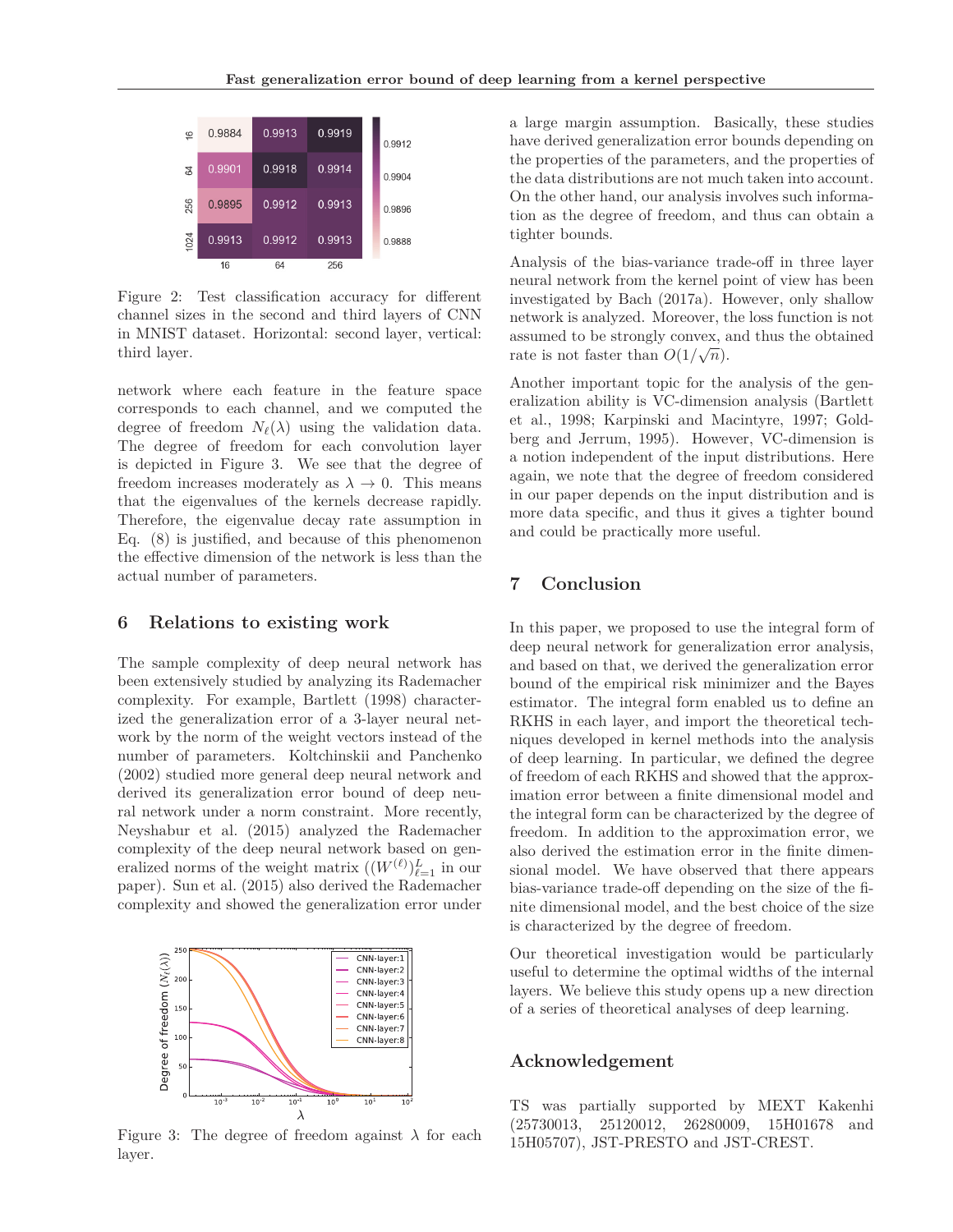# **References**

- N. Aronszajn. Theory of reproducing kernels. *Transactions of the American Mathematical Society*, 68: 337–404, 1950.
- F. Bach. Breaking the curse of dimensionality with convex neural networks. *Journal of Machine Learning Research*, 18(19):1–53, 2017a.
- F. Bach. On the equivalence between kernel quadrature rules and random feature expansions. *Journal of Machine Learning Research*, 18(21):1–38, 2017b.
- P. Bartlett, O. Bousquet, and S. Mendelson. Local Rademacher complexities. *The Annals of Statistics*, 33:1487–1537, 2005.
- P. L. Bartlett. The sample complexity of pattern classification with neural networks: the size of the weights is more important than the size of the network. *IEEE Transactions on Information Theory*, 44(2):525–536, 1998.
- P. L. Bartlett, V. Maiorov, and R. Meir. Almost linear VC-dimension bounds for piecewise polynomial networks. *Neural Computation*, 10(8):2159–2173, 1998.
- M. Bianchini and F. Scarselli. On the complexity of neural network classifiers: A comparison between shallow and deep architectures. *IEEE Transactions on Neural Networks and Learning Systems*, 25(8): 1553–1565, 2014.
- C. Blundell, J. Cornebise, K. Kavukcuoglu, and D. Wierstra. Weight uncertainty in neural network. In *Proceedings of the 32nd International Conference on Machine Learning*, volume 37 of *Proceedings of Machine Learning Research*, pages 1613–1622, 2015.
- A. Caponnetto and E. de Vito. Optimal rates for regularized least-squares algorithm. *Foundations of Computational Mathematics*, 7(3):331–368, 2007.
- N. Cohen and A. Shashua. Convolutional rectifier networks as generalized tensor decompositions. In *Proceedings of the 33th International Conference on Machine Learning*, volume 48 of *JMLR Workshop and Conference Proceedings*, pages 955–963, 2016.
- N. Cohen, O. Sharir, and A. Shashua. On the expressive power of deep learning: A tensor analysis. In *Proceedings of the 29th Annual Conference on Learning Theory*, pages 698–728, 2016.
- G. Cybenko. Approximation by superpositions of a sigmoidal function. *Mathematics of Control, Signals, and Systems (MCSS)*, 2(4):303–314, 1989.
- R. Eldan and O. Shamir. The power of depth for feedforward neural networks. In *Proceedings of the 29th Annual Conference on Learning Theory*, pages 907– 940, 2016.
- K. Fukumizu. Generalization error of linear neural networks in unidentifiable cases. In *Proceedings of the 10th International Conference on Algorithmic Learning Theory*, pages 51–62. Springer, 1999.
- S. Ghosal, J. K. Ghosh, and A. W. van der Vaart. Convergence rates of posterior distributions. *The Annals of Statistics*, 28(2):500–531, 2000.
- E. Giné and V. Koltchinskii. Concentration inequalities and asymptotic results for ratio type empirical processes. *The Annals of Probability*, 34(3):1143– 1216, 2006.
- X. Glorot, A. Bordes, and Y. Bengio. Deep sparse rectifier neural networks. In *Proceedings of the 14th International Conference on Artificial Intelligence and Statistics*, volume 15 of *Proceedings of Machine Learning Research*, pages 315–323, 2011.
- P. W. Goldberg and M. R. Jerrum. Bounding the Vapnik-Chervonenkis dimension of concept classes parameterized by real numbers. *Machine Learning*, 18(2-3):131–148, 1995.
- J. M. Hernandez-Lobato and R. Adams. Probabilistic backpropagation for scalable learning of bayesian neural networks. In *Proceedings of the 32nd International Conference on Machine Learning*, volume 37 of *Proceedings of Machine Learning Research*, pages 1861–1869, 2015.
- K. Hornik. Approximation capabilities of multilayer feedforward networks. *Neural Networks*, 4(2):251– 257, 1991.
- M. Karpinski and A. Macintyre. Polynomial bounds for VC dimension of sigmoidal and general pfaffian neural networks. *Journal of Computer and System Sciences*, 54(1):169–176, 1997.
- V. Koltchinskii. Local Rademacher complexities and oracle inequalities in risk minimization. *The Annals of Statistics*, 34(6):2593–2656, 2006.
- V. Koltchinskii and D. Panchenko. Empirical margin distributions and bounding the generalization error of combined classifiers. *The Annals of Statistics*, 30  $(1):1-50, 2002.$
- A. Krizhevsky. Learning multiple layers of features from tiny images. 2009.
- A. Krizhevsky, I. Sutskever, and G. E. Hinton. Imagenet classification with deep convolutional neural networks. In *Advances in Neural Information Processing Systems 25*, pages 1097–1105, 2012.
- S. Mendelson. Improving the sample complexity using global data. *IEEE Transactions on Information Theory*, 48(7):1977–1991, 2002.
- G. F. Montufar, R. Pascanu, K. Cho, and Y. Bengio. On the number of linear regions of deep neural